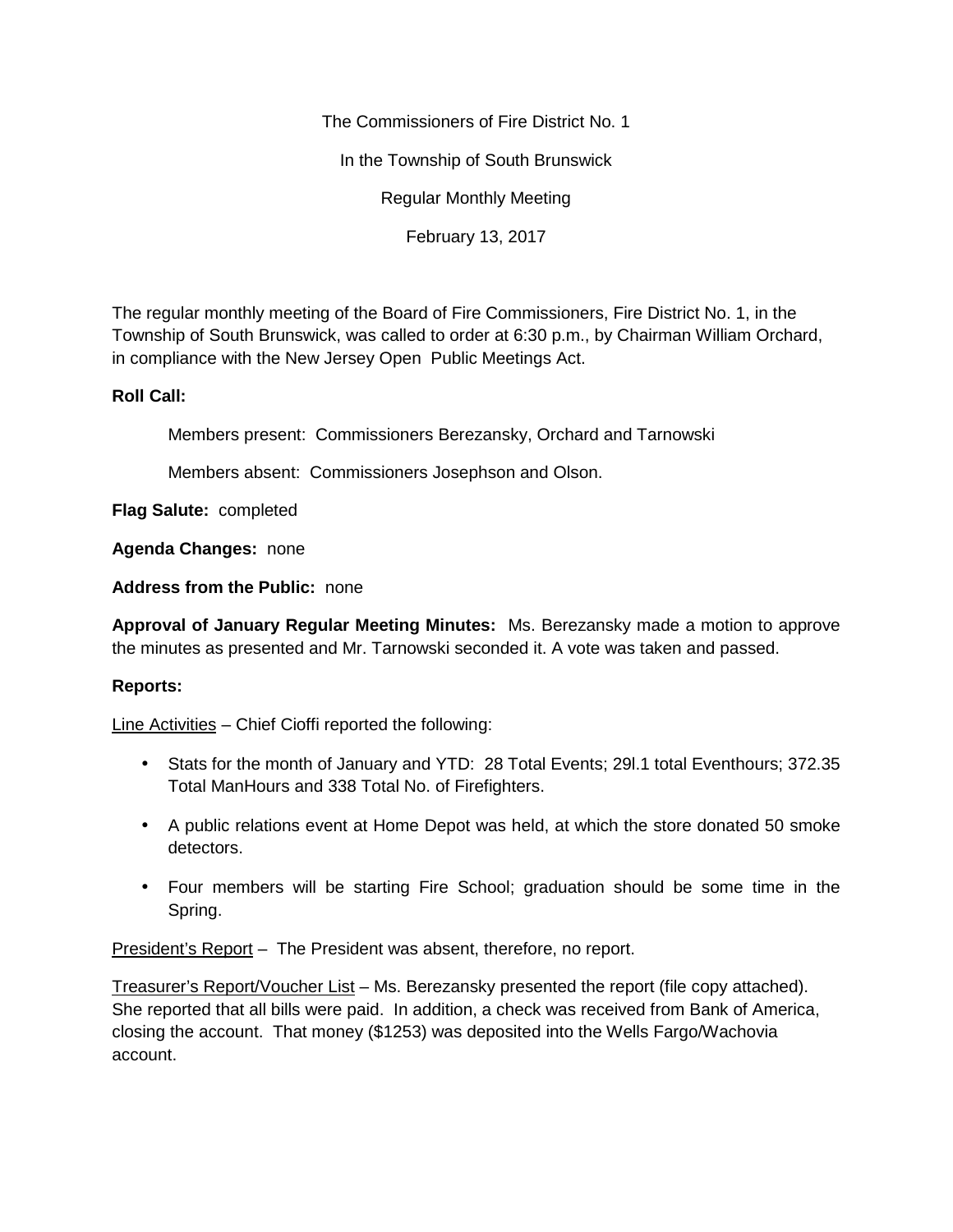$-2-$ 

After review of the vouchers, Mr. Tarnowski made a motion to approve the List as presented and Mr. Orchard seconded it. A vote was taken and passed.

Ms. Berezansky read into the record Resolution 16/17-16: Authorizing Budget Transfer Relative to 2016 Budget (file copy attached). Included in the resolution are the following transfers:

\$500 from Insurance Group-Life to Payroll Taxes

\$3000 from Medical Services to Administrative Assistant

Mr. Tarnowski made a motion to approve the Resolution and Mr. Orchard seconded it. A roll call vote was taken: Ms. Berezansky-yes; Mr. Tarnowski-yes and Mr. Orchard-yes. The Resolution passed unanimously.

Secretary's Report – Mr. Olson was not present at the meeting.

Fire Coordinator's Report – Mr. Perez presented the following:

- 1. The Audit was completed and the resolution just voted on, was part of the audit requirement. The draft report should be available for next month's meeting.
- 2. All apparatus is in working order.
- 3. Work was done on the Cascade System compressor.
- 4. Elections will be this coming Saturday and all is ready.

Chairman's Report - Mr. Orchard had nothing to report.

## Standing Committee Report's –

*Fire Company Liaison –* nothing to report.

*Rescue Squad Liaison -* nothing to report.

*Public Relations –* everything is fine.

*State Association –* Dues have been paid, in the amount of \$300.

*Insurance –* everything is paid.

**Unfinished Business:** nothing.

**New Business:** nothing to discuss.

**Executive Session:** none

**Address from the Public:** none